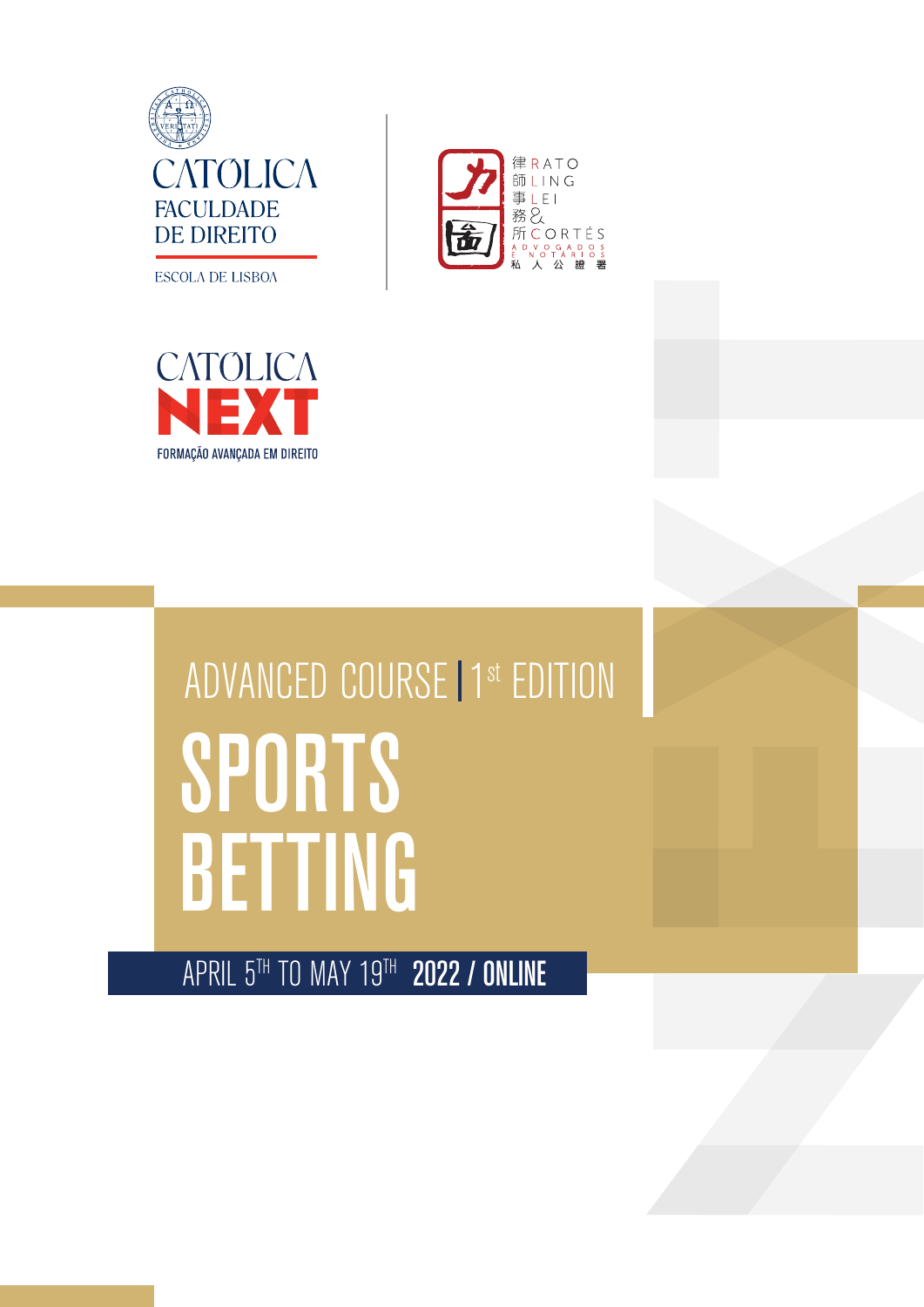



# SPORTS BETTING



**/ Pedro Cortés**

## APRIL 5<sup>TH</sup> TO MAY 19TH 2022 / ONLINE

Gaming is expanding globally, and this course will provide the participants with advanced education on the legal and regulatory issues relating to the sports betting industry, with particular emphasis in Europe and the United States.

The instructors and guest speakers are top class experts in the field, and include Distinguished Fellows in Gaming Law, as well as past and present regulators, and C-Suite leading executives in the sports betting industry and ancillary activities, such as sports data.

The course is part of the partnership between Católica — Lisbon School of Law and the Macau-based law firm Rato, Ling, Lei & Cortés | Lektou, with the purpose of innovating and providing the participants with emerging fields of law that require specialization.

Sports Betting requires qualified professionals, and this course offers the chance to a larger understanding of the various areas of the industry which is significantly specialized and developing in a continuous and rapid manner.

## **WHO WILL BENEFIT**

Gaming executives, lawyers, judges, consultants and other professionals or agents who practice or are willing to practice in the sports betting industry.

## **GOALS**

- Provide participants with essential information about sports betting industry, with emphasis on the different structures, laws, and regulations.
- Participants will understand the interpretation and application of laws and regulations, the jargon and legal concepts of sports betting and its insertion in the global gaming industry.
- Participants will develop skills and get access to tools that will be important for their legal practice in the sports betting industry.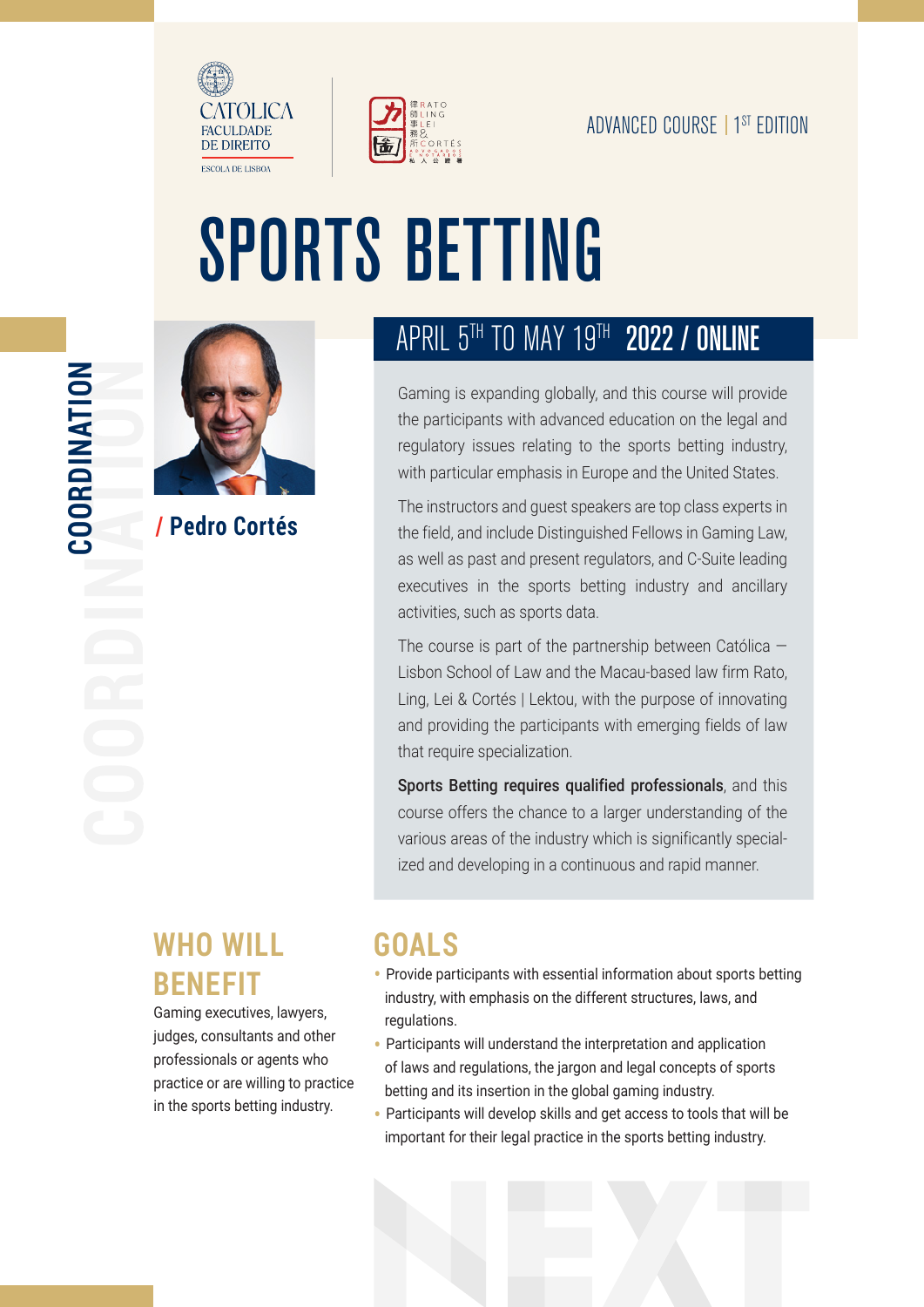## **PROGRAM**

### APRIL

- 05 | Opening Session / **Fernando Oliveira e Sá** / **Pedro Cortés**
- 05 | Introduction to Sports Betting. Sports Betting Glossary / **Anthony Cabot**
- 07 | Global Sports Betting Industry / **Sérgio Garcia Alves**
- $12<sub>1</sub>$ Regulatory models. Regulated and unregulated markets. Licensing / **Anthony Cabot**
- $14$  | Regulation and Enforcement / **Becky Harris** / **Paulo Duarte Lopes**
- 19 | Sports' governing bodies perspective on sports betting / **Alexandre Miguel Mestre**
- $21$  | Sports betting in Europe: EU, United Kingdom / **Ekaterina Hartmann**
- 26 | Compliance and Internal Controls**.** Anti-Money Laundering. Know Your Customer Cybersecurity / **Martin Lycka** / **Victoria Fernandes**
- 28 | Responsible Gaming – Medical approach. Different types of prevention (online and land based). Types of gamblers. Advertising restrictions. Regulatory solutions. / **Pedro Hubert**

#### MAY

- 03 | Responsible Gaming – Regulatory approach. Advertising. Self-exclusion. / **\***
- 05 | Sports Integrity / **Declan Hill**
- 10 | Wagering Integrity / **\***
- 12 | Technology and Sports Data / **Santiago Asensi** / **Lorenzo Caci**
- 17 | Taxation of Sports Betting. GGR or Turnover? / **\***
- 19 | AML and CFT / **Becky Harris**

**\*** Lecturer to be designated

## **LECTURERS**

- **/ Alexandre Miguel Mestre** Independent member of UEFA Governance and Compliance Committee
- **/ Anthony Cabot** Distinguished Fellow in Gaming Law, University of Nevada, Las Vegas
- **/ Becky Harris** Distinguished Fellow in Gaming and Leadership, International Gaming Institute,
- University of Nevada, Las Vegas. Former Chairman of the Nevada Gaming Control Board
- **/ Declan Hill** D.Phil, University of New Haven
- **/ Ekaterina Hartmann** Director of Legal and Regulatory Affairs, European Gaming & Betting Association
- **/ Fernando Oliveira e Sá** Invited Professor, Católica | Lisbon School of Law
- **/ Lorenzo Caci** Director of Business Development and Strategic Partnerships, Sport Radar AG
- **/ Martin Lycka** SVP for American Regulatory Affairs and Responsible Gambling at Entain
- **/ Paulo Duarte Lopes** Director of SRIJ at Turismo de Portugal, I.P.
- **/ Pedro Hubert** Instituto de Apoio ao Jogador
- **/ Pedro Cortés** Guest Lecturer, Católica | Lisbon School of Law,
- Managing Partner, Rato, Ling, Lei & Cortés | Lektou, Macau SAR
- **/ Santiago Asensi** Founder and Managing Partner, Asensi Abogados
- **/ Sérgio Garcia Alves** Chair of the Gambling Law Committee @ Brazilian Bar Association DF (OAB/DF)
- **/ Victoria Fernandes** Senior Regulatory Compliance Manager at Kambi